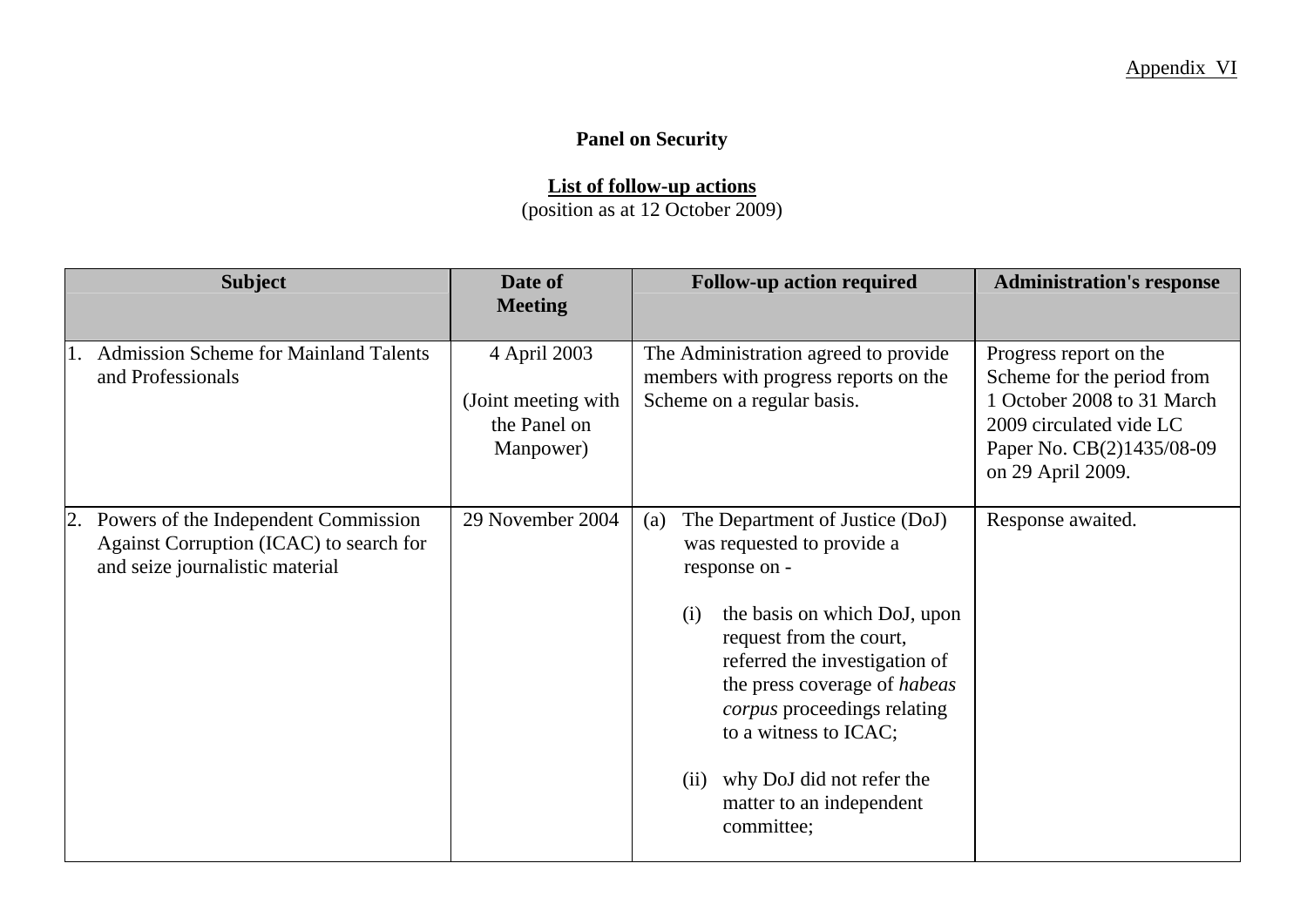| <b>Subject</b> | Date of<br><b>Meeting</b> | <b>Follow-up action required</b>                                                                                                                                                                                                 | <b>Administration's response</b>                                                                                                                           |
|----------------|---------------------------|----------------------------------------------------------------------------------------------------------------------------------------------------------------------------------------------------------------------------------|------------------------------------------------------------------------------------------------------------------------------------------------------------|
|                |                           | (iii) whether there was any<br>conflict of interest with ICAC<br>carrying out the investigation<br>work;                                                                                                                         | Response awaited.                                                                                                                                          |
|                |                           | ICAC was requested to consider<br>(b)<br>providing the following after all<br>legal proceedings in respect of a<br>case involving the press coverage<br>of habeas corpus proceedings<br>relating to a witness was<br>completed - | Interim responses circulated<br>vide LC Paper Nos.<br>CB(2)1159/05-06 and<br>CB(2)917/06-07 on<br>16 February 2006 and<br>19 January 2007<br>respectively. |
|                |                           | information which were<br>(i)<br>relevant to the case but not<br>provided to the court, if<br>prosecution was instituted in<br>respect of the case; and                                                                          |                                                                                                                                                            |
|                |                           | all information relevant to the<br>(ii)<br>case, if prosecution was not<br>to be instituted in respect of<br>the case.                                                                                                           |                                                                                                                                                            |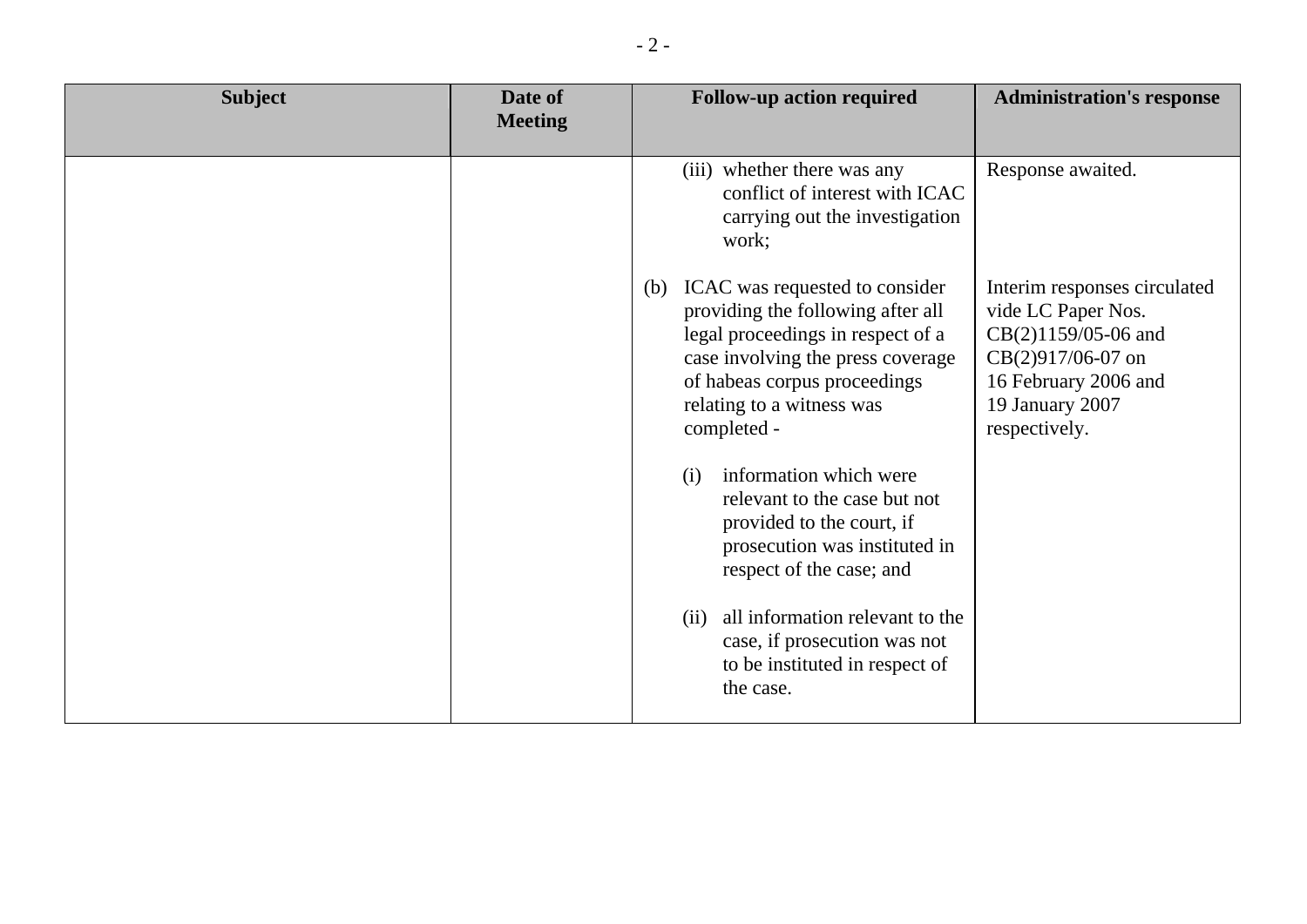| <b>Subject</b>                                                                                                        | Date of<br><b>Meeting</b> | <b>Follow-up action required</b>                                                                                                                                                                                                        | <b>Administration's response</b>                                                                                                                                                                                                           |
|-----------------------------------------------------------------------------------------------------------------------|---------------------------|-----------------------------------------------------------------------------------------------------------------------------------------------------------------------------------------------------------------------------------------|--------------------------------------------------------------------------------------------------------------------------------------------------------------------------------------------------------------------------------------------|
| Provision of emergency ambulance<br>3.<br>service                                                                     | 7 June 2005               | The Administration was requested to<br>provide information on the<br>implementation of a priority despatch<br>system in overseas countries.                                                                                             | The relevant information was<br>provided in Chapter Two and<br>Annex A to the consultation<br>document entitled<br>"Ambulance Services:<br><b>Medical Priority Dispatch</b><br>System" issued by the<br>Security Bureau on 3 July<br>2009. |
| 4. Rules and directions for the questioning<br>of suspects and the taking of statements :<br><b>Caution Statement</b> | 3 January 2006            | The Administration was requested to<br>consider adding the sentence "You<br>have the right to remain silent" to the<br>beginning of the caution administered<br>by law enforcement agencies (LEAs)<br>when interviewing a suspect.      | Response awaited.                                                                                                                                                                                                                          |
| 5. Problem of indebtedness of Police<br>officers                                                                      |                           | The Administration was requested to<br>provide the following information on a<br>half-yearly basis -<br>the number of Police officers with<br>(a)<br>unmanageable debts together with<br>a breakdown of reasons for<br>incurring debts; | Statistics for the period up to<br>the first half of 2009<br>circulated vide LC Paper No.<br>CB(2)2184/08-09 on 10 July<br>2009.                                                                                                           |
|                                                                                                                       |                           | a breakdown of the number of<br>(b)<br>incoming and outgoing Police<br>officers with unmanageable debts;                                                                                                                                | - Ditto -                                                                                                                                                                                                                                  |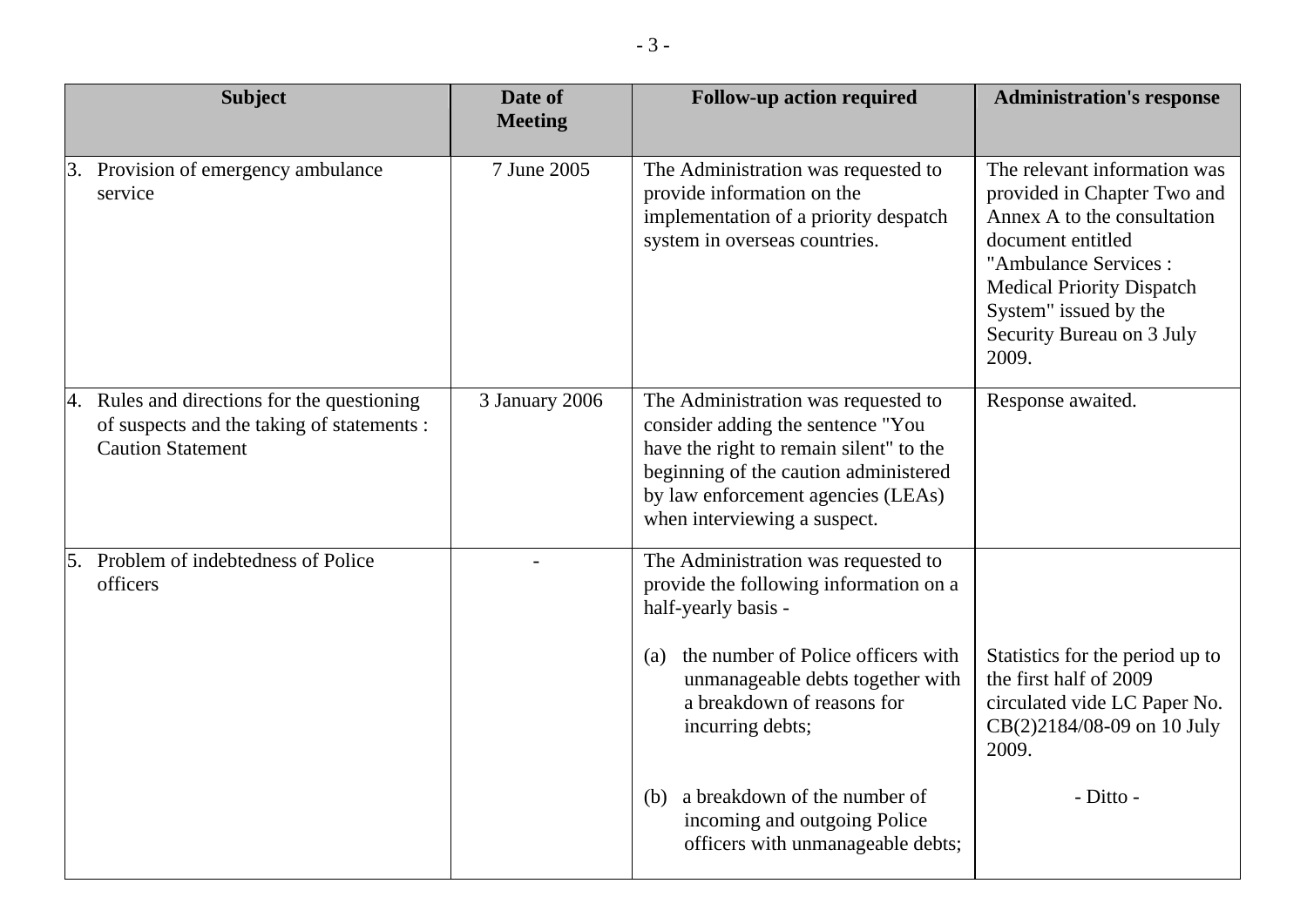| <b>Subject</b>                           | Date of<br><b>Meeting</b> | <b>Follow-up action required</b>                                                                                                                                                                                                                           | <b>Administration's response</b>                                                                                                      |
|------------------------------------------|---------------------------|------------------------------------------------------------------------------------------------------------------------------------------------------------------------------------------------------------------------------------------------------------|---------------------------------------------------------------------------------------------------------------------------------------|
|                                          |                           | a breakdown of the periods for<br>(c)<br>which these officers had had<br>unmanageable debts;                                                                                                                                                               | - Ditto -                                                                                                                             |
|                                          |                           | the number of garnishee orders<br>(d)<br>(i.e. notice of tax recovery) issued<br>to Police officers and a<br>breakdown of the amount of<br>garnishee orders issued; and                                                                                    | - Ditto -                                                                                                                             |
|                                          |                           | the number of Police officers who<br>(e)<br>were at the same time receiving<br>notice of tax recovery and<br>repaying salary advances under<br>Civil Service Regulation 618 and<br>loans from the Police Welfare<br>Fund.                                  | Statistics for the period up to<br>the second half of 2008<br>circulated vide LC Paper No.<br>$CB(2)646/08-09$ on<br>13 January 2009. |
| Review of the Frontier Closed Area<br>6. | 19 February 2008          | The Administration was requested to<br>provide a timetable for releasing Sha<br>Tau Kok town from the Frontier Closed<br>Area when submitting its funding<br>request for the secondary boundary<br>fence and associated works to the<br>Finance Committee. | Response awaited.                                                                                                                     |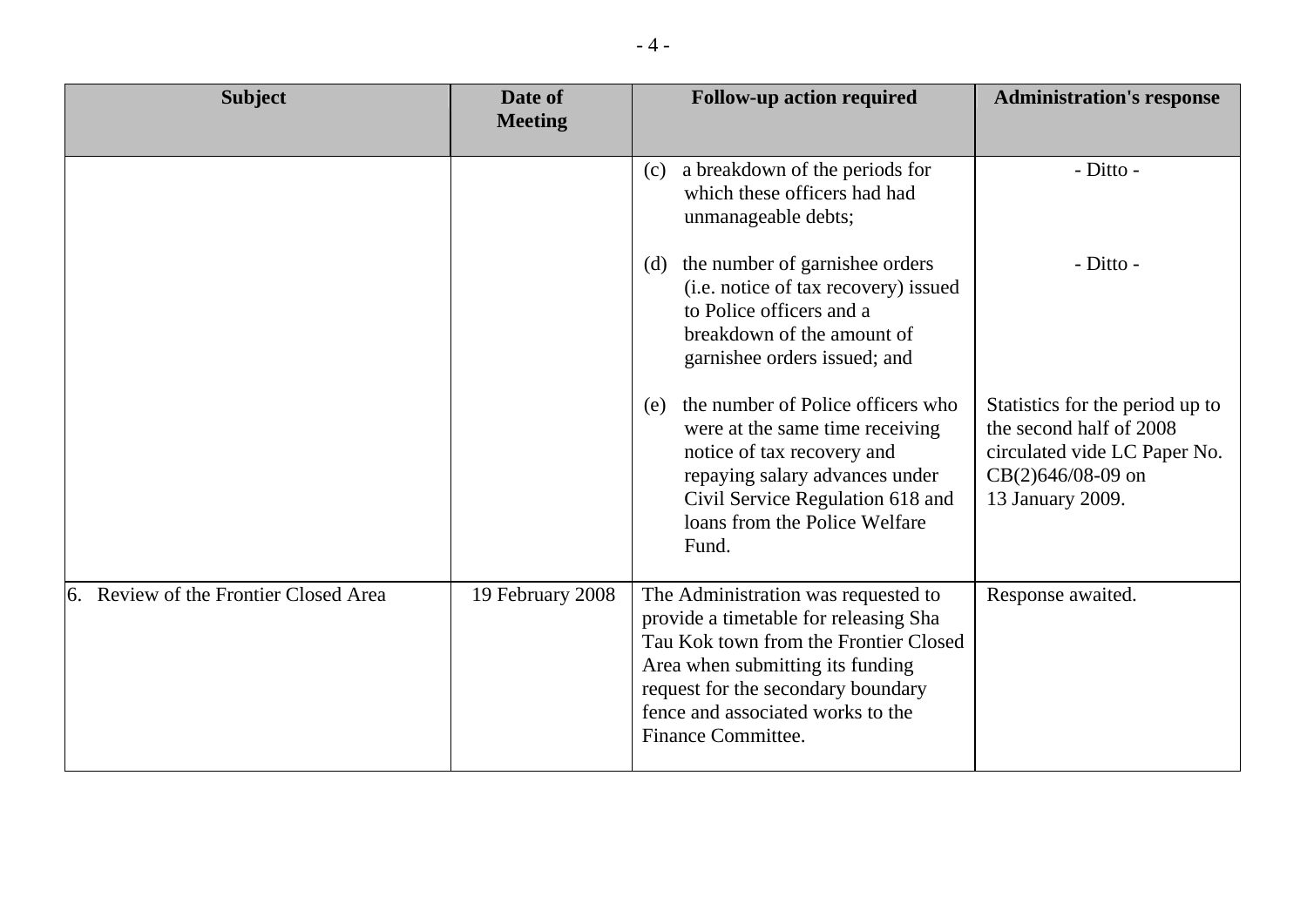|    | <b>Subject</b>                                                                                                                     | Date of<br><b>Meeting</b> | <b>Follow-up action required</b>                                                                                                                                                                                                                                                                                                                                       | <b>Administration's response</b>                                                                                                                                                                                                                       |
|----|------------------------------------------------------------------------------------------------------------------------------------|---------------------------|------------------------------------------------------------------------------------------------------------------------------------------------------------------------------------------------------------------------------------------------------------------------------------------------------------------------------------------------------------------------|--------------------------------------------------------------------------------------------------------------------------------------------------------------------------------------------------------------------------------------------------------|
|    | 7. Police's practices regarding handling of<br>searches of detainees                                                               | 14 October 2008           | The Administration was requested to<br>provide a written response to the<br>suggestions referred to in the report of<br>the Subcommittee on Police's Handling<br>of Searches of Detainees.                                                                                                                                                                             | Response in the<br>Administration's paper<br>entitled "Report on Stage"<br>Two of the Review on the<br>Police's Practices regarding<br>the Search of Detainees"<br>(LC Paper No.<br>$CB(2)1706/08-09(01))$<br>circulated to members on<br>1 June 2009. |
| 8. | Proposed Rules of Court and Code of<br>Practice to be made for the United<br><b>Nations (Anti-Terrorism Measures)</b><br>Ordinance | 2 December 2008           | The Administration was requested to<br>provide further information explaining<br>whether and how the code of practice<br>under the Organized and Serious<br>Crimes Ordinance (Cap. 455) would be<br>updated to ensure procedural<br>consistency with the code of practice to<br>be made under the United Nations<br>(Anti-Terrorism Measures) Ordinance<br>(Cap. 575). | Response awaited.                                                                                                                                                                                                                                      |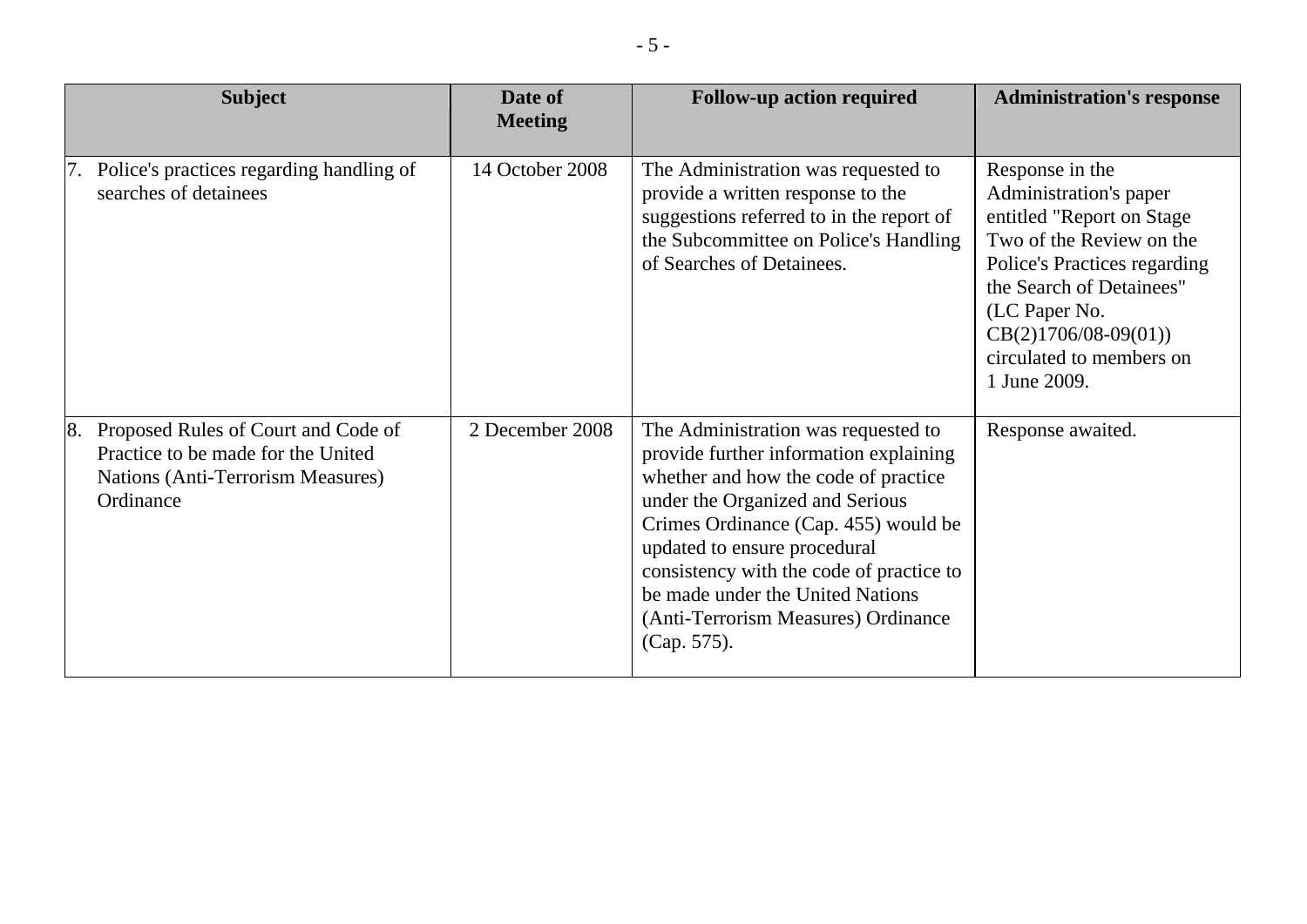| <b>Subject</b>                                                                                                                                                                                                                                                        | Date of<br><b>Meeting</b> | <b>Follow-up action required</b>                                                                                                                                                                                                                                                                                                                                                                                                                                                                                                                         | <b>Administration's response</b>                                                                                                                                                                                                                                                                                |
|-----------------------------------------------------------------------------------------------------------------------------------------------------------------------------------------------------------------------------------------------------------------------|---------------------------|----------------------------------------------------------------------------------------------------------------------------------------------------------------------------------------------------------------------------------------------------------------------------------------------------------------------------------------------------------------------------------------------------------------------------------------------------------------------------------------------------------------------------------------------------------|-----------------------------------------------------------------------------------------------------------------------------------------------------------------------------------------------------------------------------------------------------------------------------------------------------------------|
| 9. Assistance provided by the<br>Administration to Hong Kong residents<br>encountering problems outside Hong<br>Kong                                                                                                                                                  | 2 December 2008           | The Administration was requested to<br>provide a paper setting out the<br>chronology of events in respect of the<br>crisis in Thailand which resulted in<br>hundreds of Hong Kong residents<br>stranded in Bangkok, including<br>information on when the government<br>decided to arrange chartered flights,<br>government officials involved in the<br>decision of sending or not sending<br>chartered flights, the total amount of<br>public money spent on the evacuation<br>and information on the review to be<br>conducted by the Security Bureau. | Requested information set out<br>in the Administration's paper<br>entitled "Review of Travel<br>Alert and other Assistance to<br>Hong Kong Residents<br>Travelling Abroad" for<br>discussion at the meeting of<br>the Panel on 6 July 2009<br>(LC Paper No.<br>$CB(2)2054/08-09(10))$ issued<br>on 3 July 2009. |
| 10. Pilot scheme on Express e-Channel                                                                                                                                                                                                                                 | 6 January 2009            | The Administration was requested to<br>provide the Panel with the findings of<br>the review on the pilot scheme to be<br>conducted in the second half of 2009.                                                                                                                                                                                                                                                                                                                                                                                           | Response awaited.                                                                                                                                                                                                                                                                                               |
| 11. Concluding observations of the<br>Committee Against Torture on the second<br>periodic report of the Hong Kong Special<br>Administrative Region under the<br><b>Convention Against Torture and Other</b><br>Cruel, Inhuman or Degrading Treatment<br>or Punishment | 3 February 2009           | The Administration was requested to<br>provide the following information -<br>with regard to participants of<br>(a)<br>unauthorized public meetings or<br>public processions arrested for<br>assaulting Police officers -                                                                                                                                                                                                                                                                                                                                | Response circulated vide LC<br>Paper No. CB(2)2245/08-09<br>on 17 July 2009.                                                                                                                                                                                                                                    |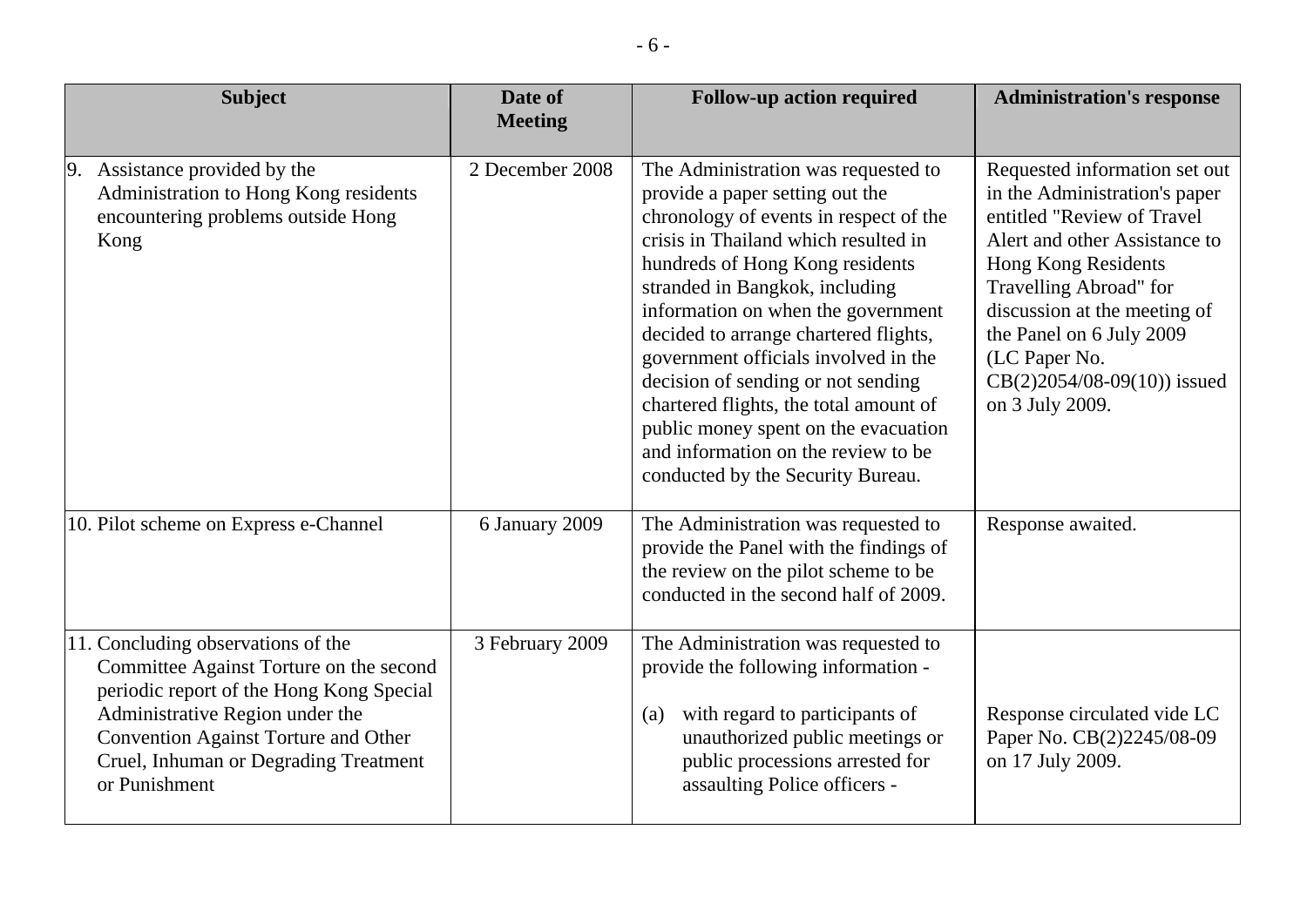| <b>Subject</b> | Date of<br><b>Meeting</b> | <b>Follow-up action required</b>                                                                                                                                                                                                                                                                                                                                                                                                                                                                                                                                                                                                           | <b>Administration's response</b> |
|----------------|---------------------------|--------------------------------------------------------------------------------------------------------------------------------------------------------------------------------------------------------------------------------------------------------------------------------------------------------------------------------------------------------------------------------------------------------------------------------------------------------------------------------------------------------------------------------------------------------------------------------------------------------------------------------------------|----------------------------------|
|                |                           | to advise the criteria adopted<br>(i)<br>by the Police for determining<br>whether an offender should<br>be prosecuted in accordance<br>with the Offences Against the<br>Person Ordinance (Cap. 212)<br>or the Police Force<br>Ordinance (Cap. 232);<br>to provide the number of<br>(ii)<br>prosecutions instituted in the<br>past five years by the Police<br>under Cap. 212;<br>(iii) to explain under what<br>circumstances offenders<br>would be charged by the<br>Police for assault on Police<br>officers;<br>(iv) to advise whether DoJ had<br>issued any guidelines on the<br>application of the two<br>Ordinances mentioned in (i) |                                  |
|                |                           | above in prosecutions against<br>assaulting Police officers and<br>if so, to provide the Panel<br>with the guidelines; and                                                                                                                                                                                                                                                                                                                                                                                                                                                                                                                 |                                  |
|                |                           |                                                                                                                                                                                                                                                                                                                                                                                                                                                                                                                                                                                                                                            |                                  |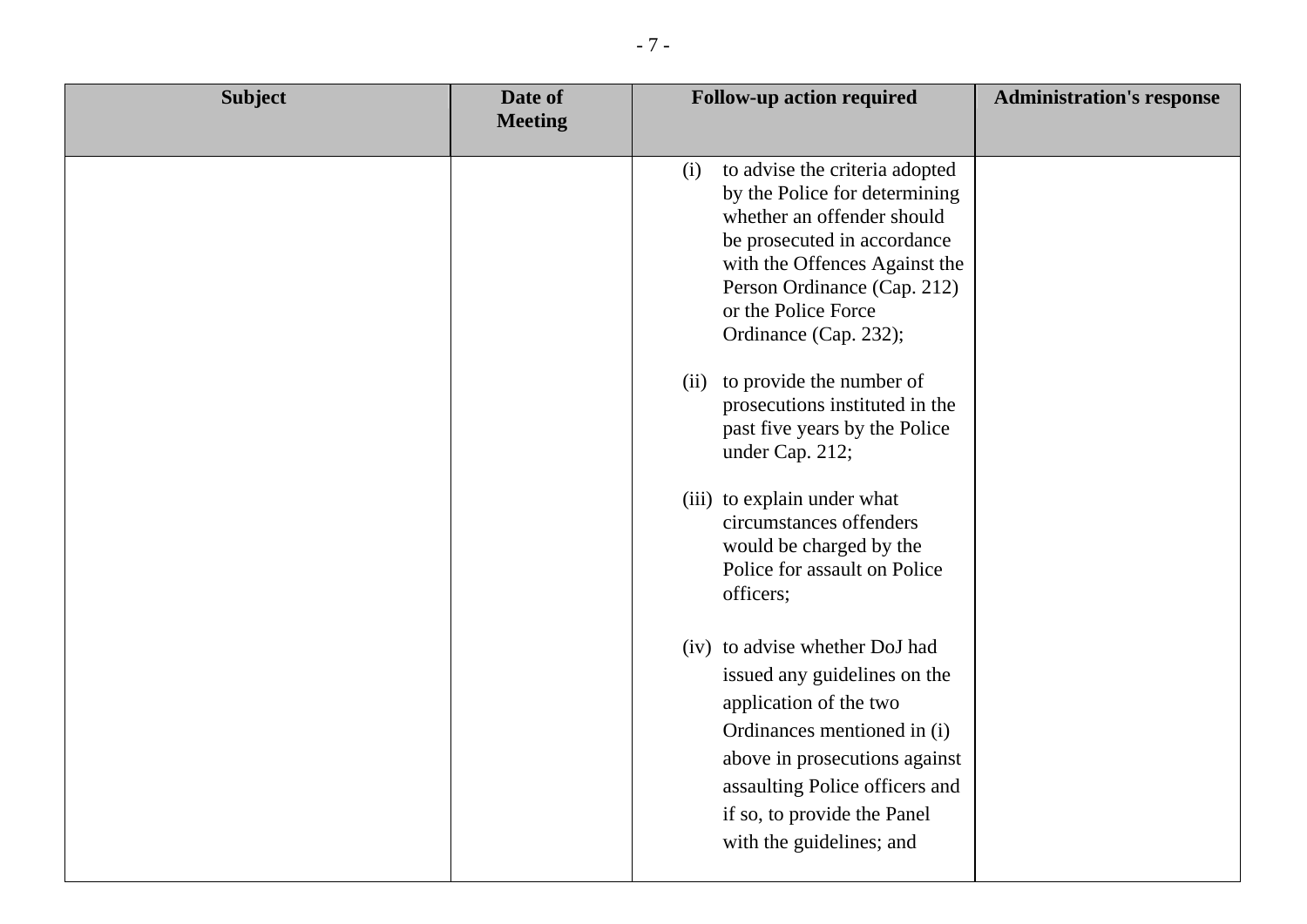| <b>Subject</b>                                                                                                                                                             | Date of<br><b>Meeting</b> | <b>Follow-up action required</b>                                                                                                                                                                                                                         | <b>Administration's response</b>                                             |
|----------------------------------------------------------------------------------------------------------------------------------------------------------------------------|---------------------------|----------------------------------------------------------------------------------------------------------------------------------------------------------------------------------------------------------------------------------------------------------|------------------------------------------------------------------------------|
|                                                                                                                                                                            |                           | the Administration's response to<br>(b)<br>the suggestion of extending the<br>retention period, from two years to<br>six years, for copies of the<br>purposefully designed Custody<br>Search Form (Pol. 1123) which<br>had been served on the detainees. | Response circulated vide LC<br>Paper No. CB(2)2245/08-09<br>on 17 July 2009. |
| 12. Results of study of matters raised in the<br>Annual Report 2007 to the Chief<br>Executive by the Commissioner on<br>Interception of Communications and<br>Surveillance | 3 March 2009              | The Administration was requested to<br>provide -<br>information on the progress of the<br>(a)<br>review on LEAs' intelligence<br>management systems and the<br>timetable for completing the<br>review; and                                               | Response awaited.                                                            |
|                                                                                                                                                                            |                           | (b) its response to the issues raised in<br>the submission from the Hong<br>Kong Bar Association on the<br><b>Commissioner's Annual Report</b><br>2007.                                                                                                  | Response circulated vide LC<br>Paper No. CB(2)1819/08-09<br>on 10 June 2009. |
| 13. Replacement of fixed-wing aircraft of the<br>Government Flying Service (GFS)                                                                                           | 5 May 2009                | The Administration was requested to -<br>provide a more detailed<br>(a)<br>breakdown of the expenditure<br>items as referred to in Annex A to<br>the Administration' paper (LC<br>Paper No. CB(2)1419/08-09(03));                                        | Response circulated vide LC<br>Paper No. CB(2)1734/08-09<br>on 2 June 2009.  |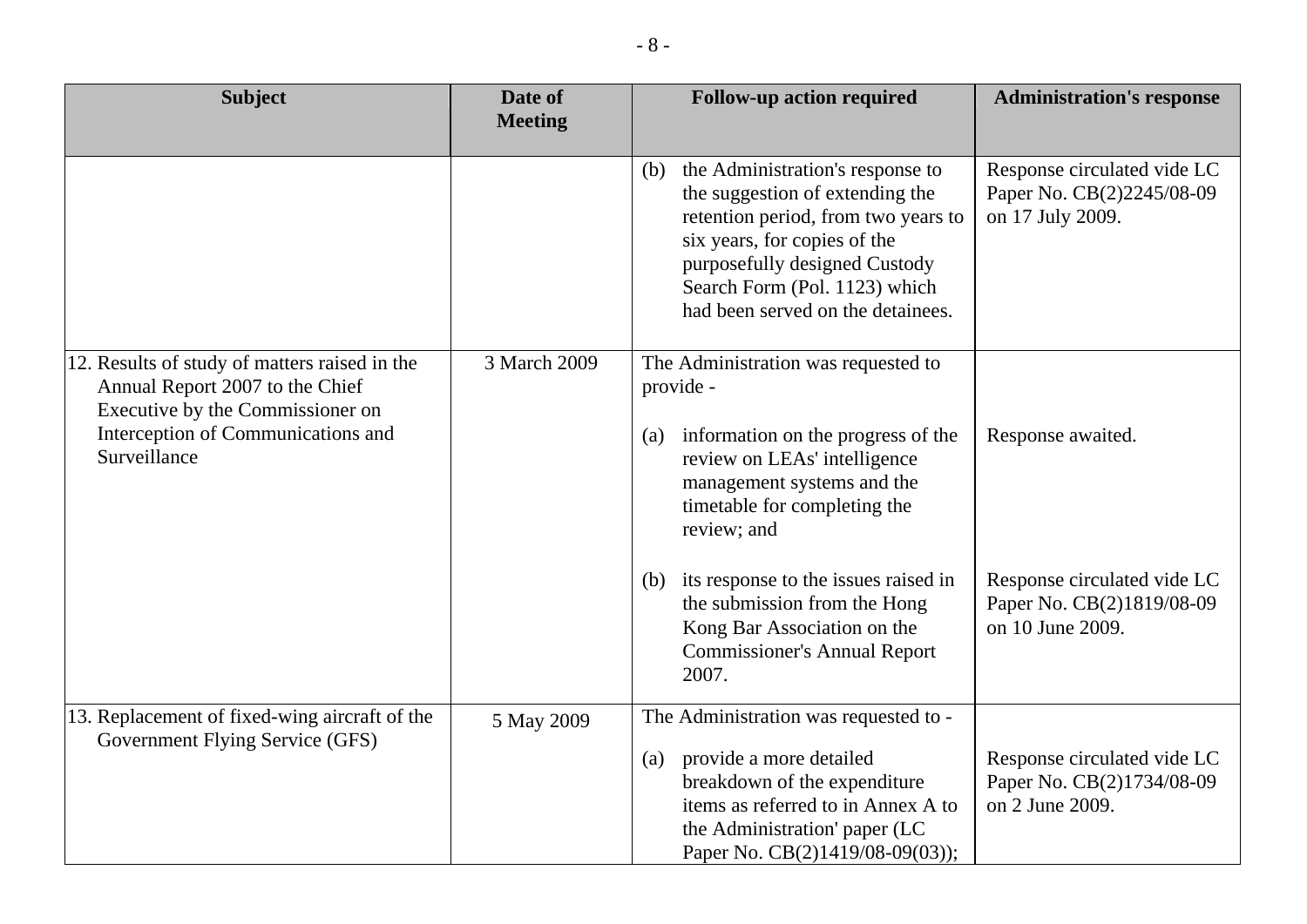| <b>Subject</b>                                                                                                         | Date of<br><b>Meeting</b> | <b>Follow-up action required</b><br><b>Administration's response</b>                                                                                                                                                                                                     |
|------------------------------------------------------------------------------------------------------------------------|---------------------------|--------------------------------------------------------------------------------------------------------------------------------------------------------------------------------------------------------------------------------------------------------------------------|
|                                                                                                                        |                           | explain further GFS's unique<br>- Ditto -<br>(b)<br>operational requirements which<br>necessitated extensive<br>modifications to the two proposed<br>jet planes and the subsequent<br>certification work for installation<br>of different types of mission<br>equipment; |
|                                                                                                                        |                           | - Ditto -<br>advise how it disposed of obsolete<br>(c)<br>aircraft, including the two existing<br>fixed-wing Jetstream 41 (J-41)<br>aircraft upon the commissioning<br>of the new aircraft by 2013; and                                                                  |
|                                                                                                                        |                           | - Ditto -<br>explain why the estimates of the<br>(d)<br>non-recurrent expenditure of the<br>replacement project showed an<br>increase of about \$600 million<br>over the last replacement exercise<br>when the two existing J-41 aircraft<br>came into service in 1999.  |
| 14. Latest development in the provision of<br>rehabilitative services by the Correctional<br>Services Department (CSD) | 5 May 2009                | The Administration was requested to -<br>provide information on measures<br>Response circulated vide LC<br>(a)<br>taken by CSD to encourage adult<br>Paper No. CB(2)2288/08-09<br>prisoners to apply for vocational<br>on 27 July 2009.<br>training offered for them;    |
|                                                                                                                        |                           | advise whether and how CSD<br>- Ditto -<br>(b)                                                                                                                                                                                                                           |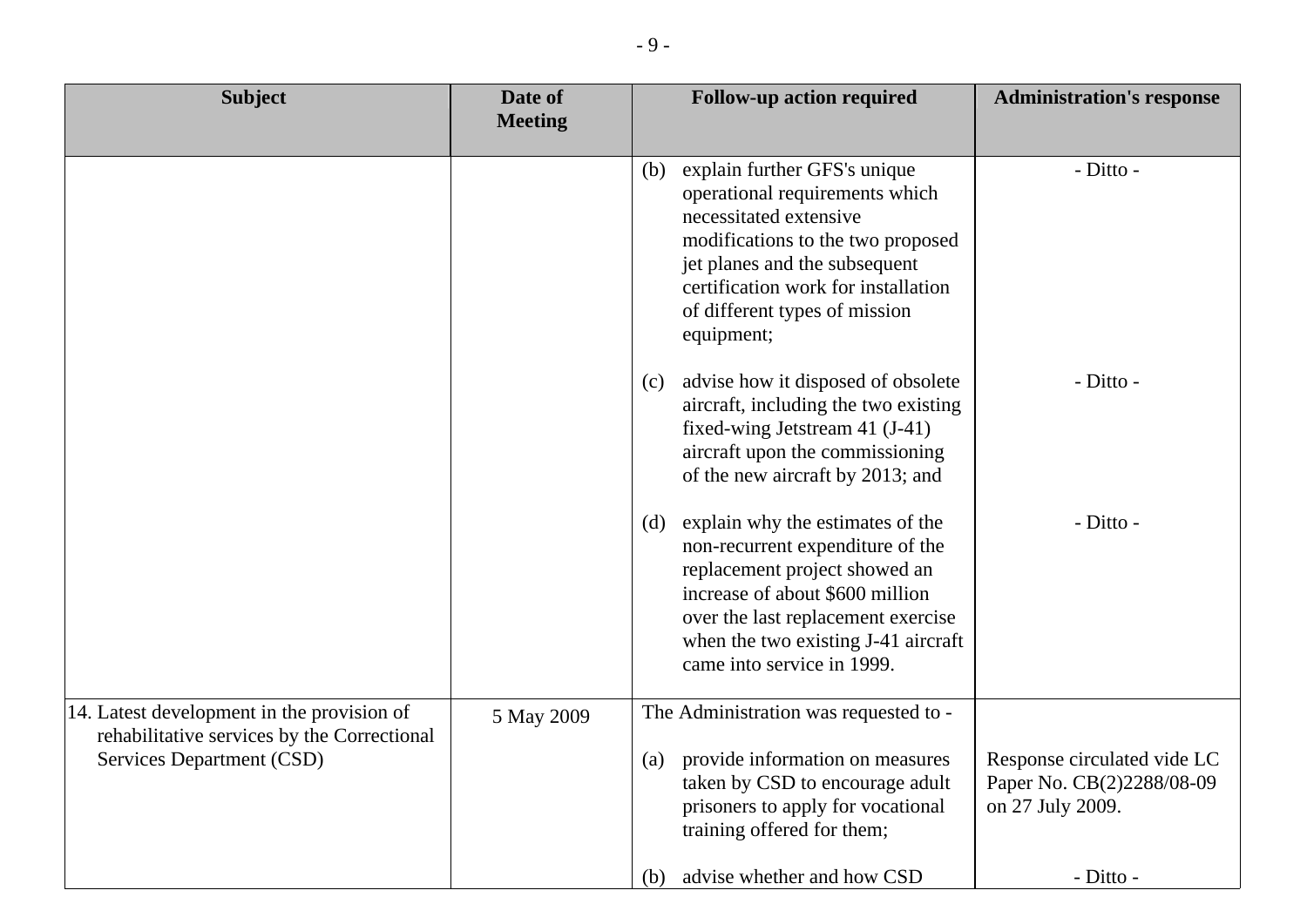| <b>Subject</b>                                                                                | Date of<br><b>Meeting</b> | <b>Follow-up action required</b>                                                                                                                                                                                                                       | <b>Administration's response</b>                                            |
|-----------------------------------------------------------------------------------------------|---------------------------|--------------------------------------------------------------------------------------------------------------------------------------------------------------------------------------------------------------------------------------------------------|-----------------------------------------------------------------------------|
|                                                                                               |                           | would strengthen the vocational<br>training for adult prisoners with<br>remaining sentences of two years<br>or more;                                                                                                                                   |                                                                             |
|                                                                                               |                           | provide information on the<br>(c)<br>number of offenders who were<br>disabled, the nature and degree of<br>their disability, and the existing<br>rehabilitative services provided for<br>disabled offenders; and                                       | - Ditto -                                                                   |
|                                                                                               |                           | provide the rationale and<br>(d)<br>justifications for not providing<br>non-local inmates and prisoners<br>with the opportunity to receive<br>vocational training, and advise<br>whether the Administration would<br>review its existing policy.       | - Ditto -                                                                   |
| 15. Progress on implementation of<br>recommendations of the Task Force on<br>Youth Drug Abuse | 5 May 2009                | The Administration was requested to<br>provide information on entertainment<br>venues or black spots in the Mainland<br>where Hong Kong young people had<br>been arrested for taking drugs,<br>including the number and location of<br>these premises. | Response circulated vide LC<br>Paper No. CB(2)2146/08-09<br>on 8 July 2009. |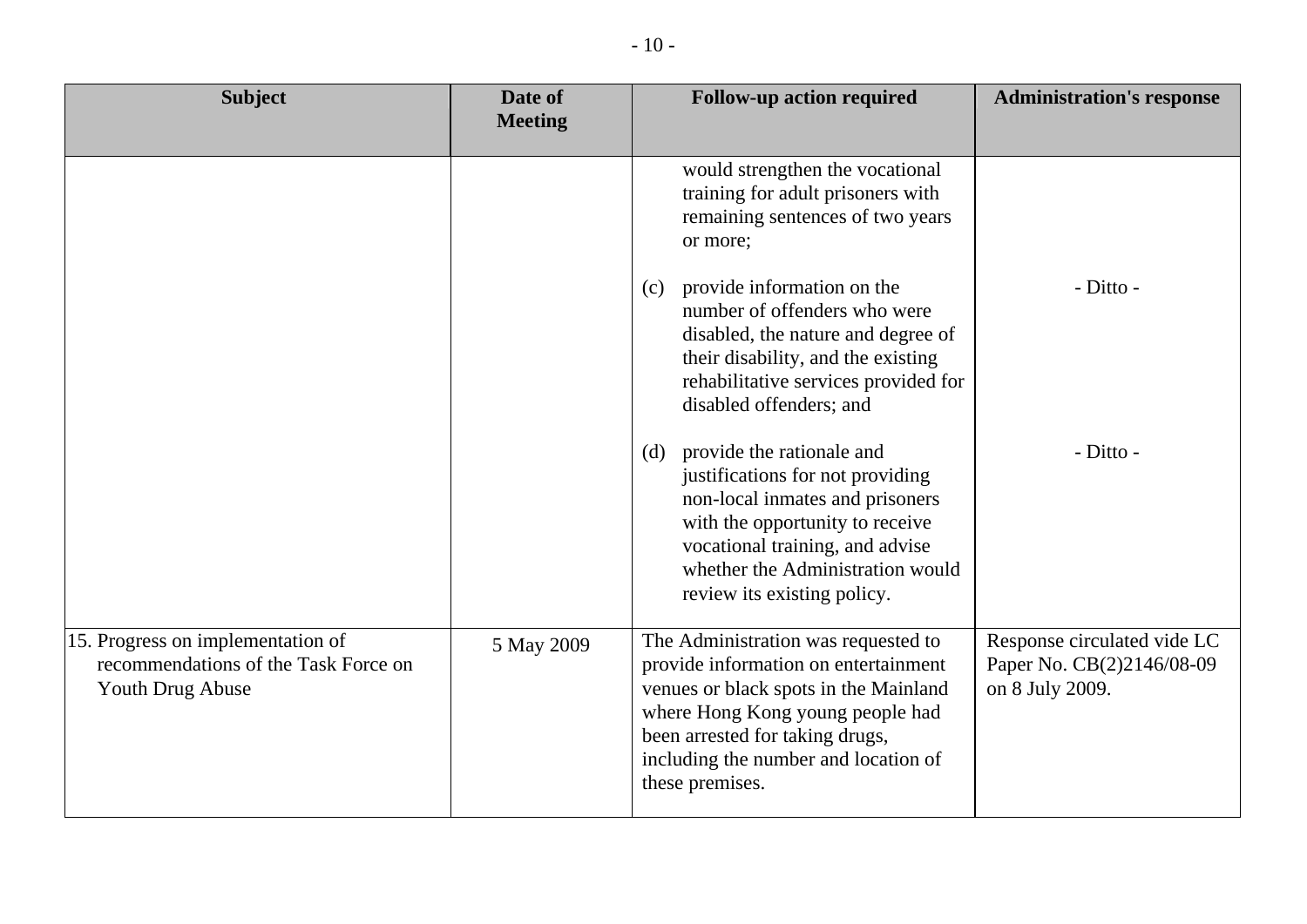| <b>Subject</b>                                                                                                                                 | Date of<br><b>Meeting</b> | <b>Follow-up action required</b>                                                                                                                                                                                                                                                                                                                                                                                                                  | <b>Administration's response</b>                                                 |
|------------------------------------------------------------------------------------------------------------------------------------------------|---------------------------|---------------------------------------------------------------------------------------------------------------------------------------------------------------------------------------------------------------------------------------------------------------------------------------------------------------------------------------------------------------------------------------------------------------------------------------------------|----------------------------------------------------------------------------------|
| 16. Installation of closed-circuit television<br>(CCTV) cameras in public places                                                               | 2 June 2009               | The Administration was requested to<br>provide a response on -<br>whether there would be standard<br>(a)<br>guidelines on the installation of<br>CCTV systems in public places<br>for use by all District Councils;<br>and<br>whether the Police had considered<br>(b)<br>employing CCTV systems to<br>address the problem of objects<br>being thrown from height onto the<br>Mong Kok Pedestrian Precinct,<br>and its conclusion in this regard. | Response circulated vide LC<br>Paper No. CB(2)2428/08-09<br>on 2 September 2009. |
| 17. Discretion of the Director of Immigration<br>in the processing of contract renewal<br>applications from foreign domestic<br>helpers (FDHs) | 2 June 2009               | The Administration was requested to<br>provide information on how it followed<br>up the case where an Under Secretary<br>used his business card as financial<br>proof in support of his FDH's contract<br>renewal application after the case came<br>to light and was widely reported by the<br>media.                                                                                                                                            | Response awaited.                                                                |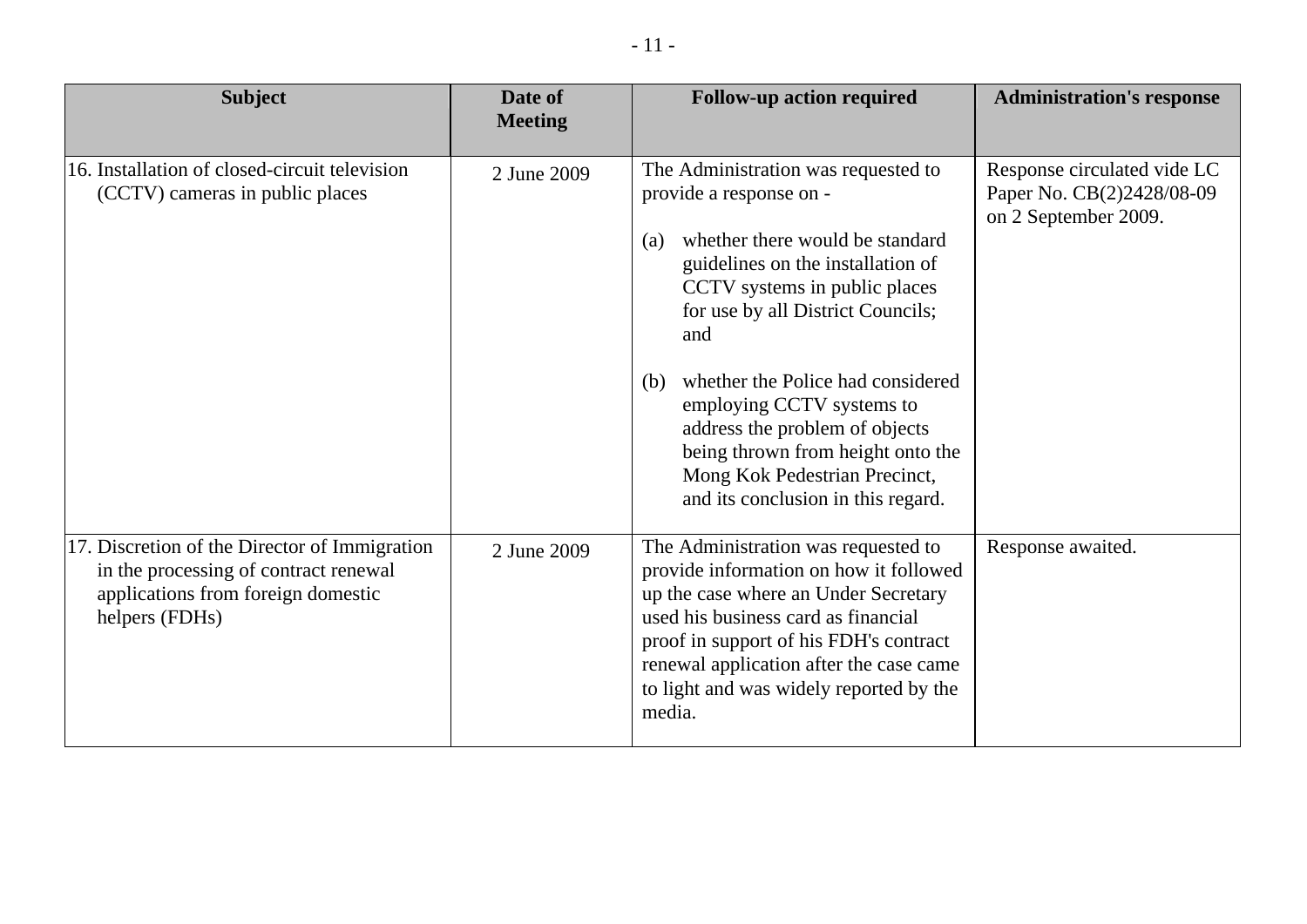| <b>Subject</b>                                                                                                                      | Date of<br><b>Meeting</b>           | <b>Follow-up action required</b>                                                                                                                                                                                                                                                                                                     | <b>Administration's response</b>                                                                                                                                                                          |
|-------------------------------------------------------------------------------------------------------------------------------------|-------------------------------------|--------------------------------------------------------------------------------------------------------------------------------------------------------------------------------------------------------------------------------------------------------------------------------------------------------------------------------------|-----------------------------------------------------------------------------------------------------------------------------------------------------------------------------------------------------------|
| 18. Police's handling of cases of violence<br>against well-known personalities and civil<br>servants in their performance of duties | 29 June 2009                        | The Administration was requested to<br>provide information on the number of<br>complaints, arrests, prosecution and<br>conviction on cases concerning<br>criminal damage to publicity boards<br>and banners of Legislative Council<br>Members in the past two years, and<br>measures adopted by the Police to<br>combat such crimes. | Response awaited.                                                                                                                                                                                         |
| 19. Proposed amendments to the Import and<br>Export Ordinance to enhance control over<br>smuggling at sea                           | 29 June 2009                        | The Administration was requested to<br>provide supplementary information on<br>the situation where fishing vessels were<br>modified as cargo vessels and used for<br>smuggling purpose, and advise whether<br>the Administration would consider<br>introducing legislative amendments to<br>tackle the problem.                      | Response circulated vide LC<br>Paper No. CB(2)2364/08-09<br>on 11 August 2009.                                                                                                                            |
| 20. Review of the torture claim screening<br>mechanism                                                                              | 29 June 2009<br>$\&$<br>6 July 2009 | The Administration was requested<br>(a)<br>to provide more detailed<br>information on humanitarian<br>assistance currently provided to<br>torture claimants and asylum<br>seekers released on recognizance,<br>including the nature, level and<br>form of support for these people;                                                  | Response in the<br>Administration's paper<br>entitled "Torture Claim<br>Screening Mechanism:<br>Latest Progress (LC Paper<br>No. $CB(2)2514/08-09(01)$<br>circulated to members on<br>23 September 2009). |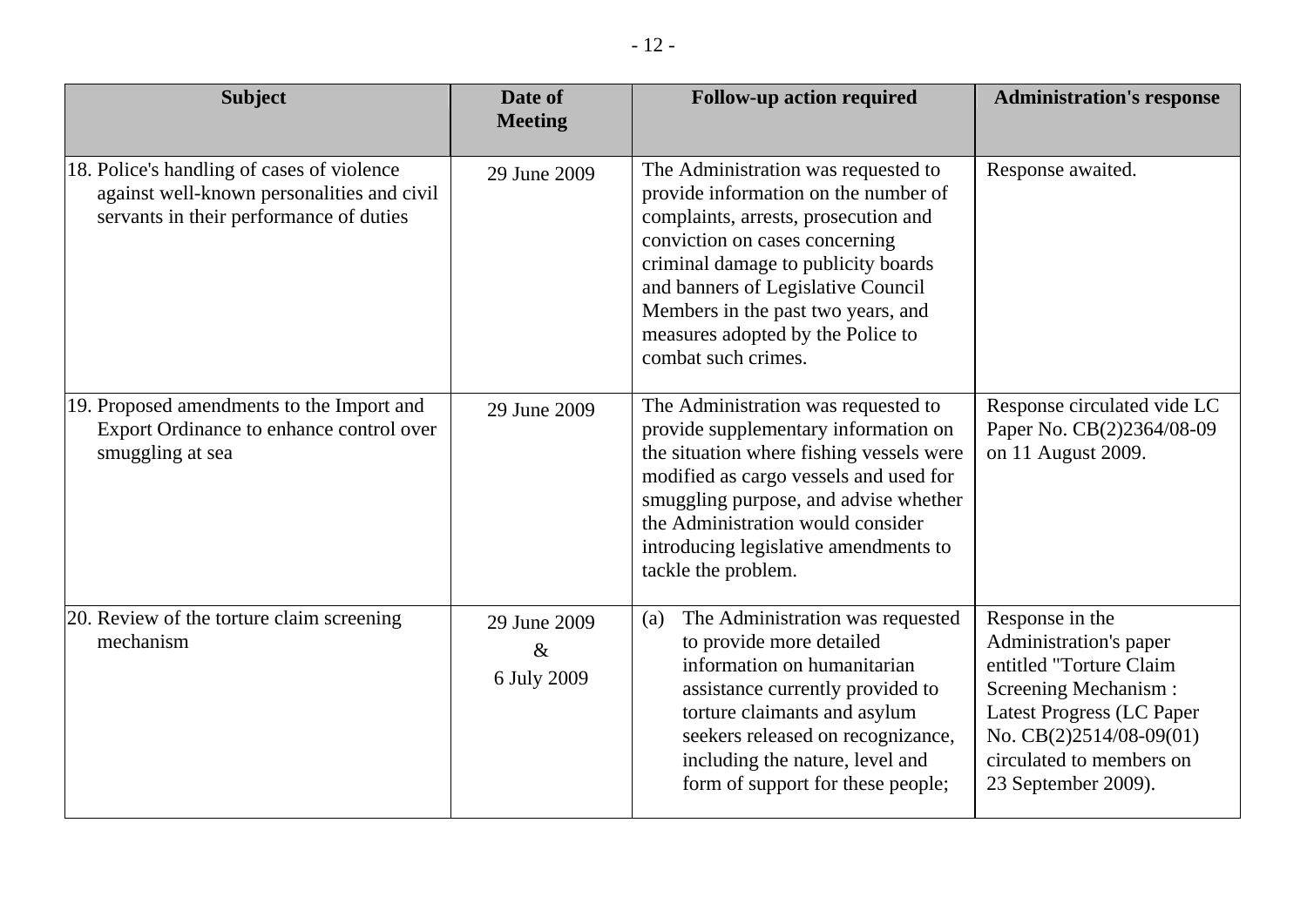| <b>Subject</b> | Date of<br><b>Meeting</b> | <b>Follow-up action required</b>                                                                                                                                                                                                                                                 | <b>Administration's response</b> |
|----------------|---------------------------|----------------------------------------------------------------------------------------------------------------------------------------------------------------------------------------------------------------------------------------------------------------------------------|----------------------------------|
|                | 6 July 2009               | The Administration was requested<br>(b)<br>to provide -                                                                                                                                                                                                                          |                                  |
|                |                           | a breakdown of the average<br>(i)<br>time required for assessing<br>torture claim cases by the<br>nature of the applications, i.e.<br>cases where the claimants<br>had made both refugee and<br>torture claims versus those<br>who only lodged torture<br>claims;                | - Ditto -                        |
|                |                           | supplementary information<br>(ii)<br>regarding the<br>Administration's discussion<br>with the two legal<br>professional bodies and the<br>Duty Lawyer Service in<br>respect of the provision of<br>legal services through the<br>Duty Lawyer Scheme to<br>torture claimants; and | - Ditto -                        |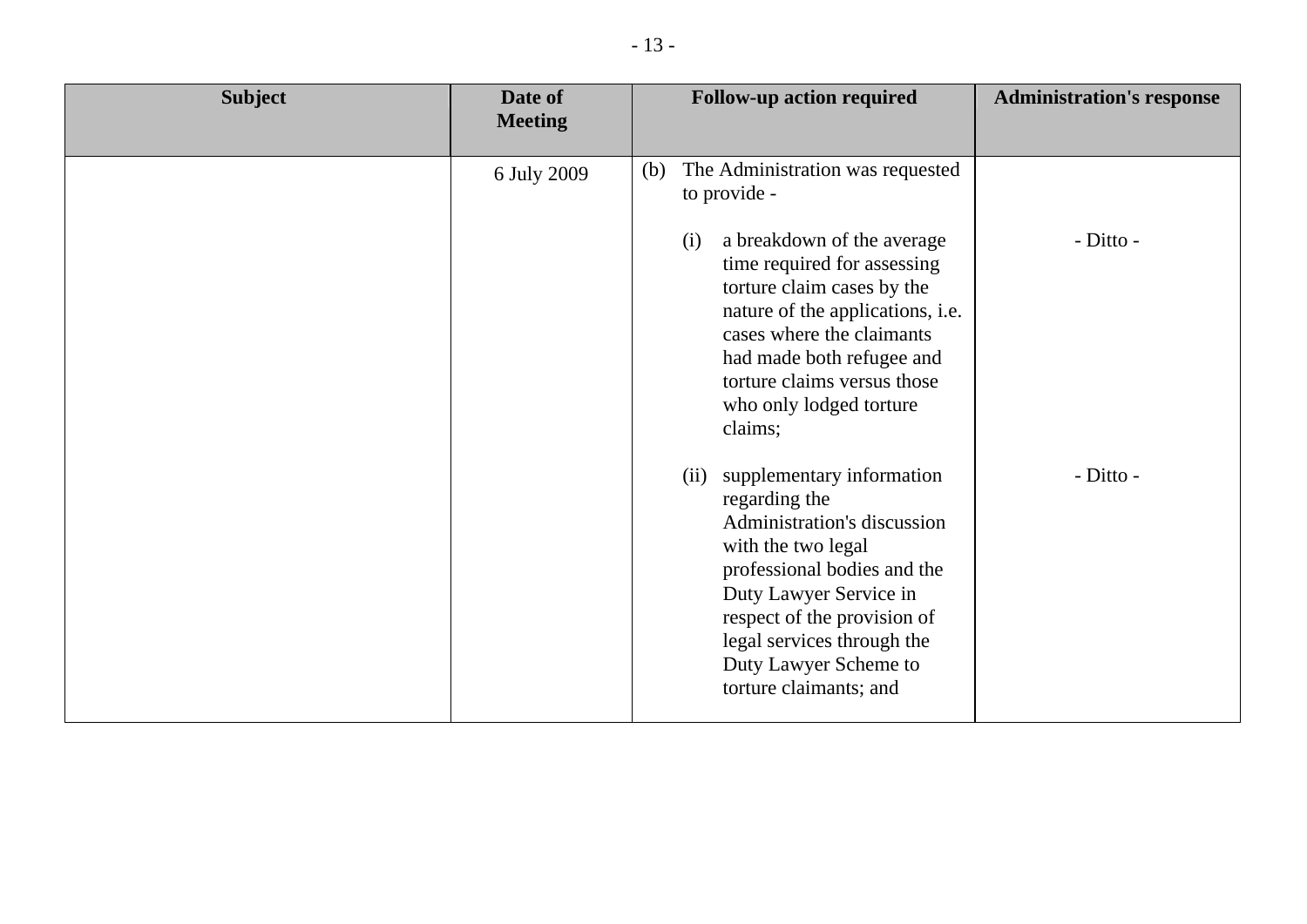| <b>Subject</b>                                                              | Date of<br><b>Meeting</b> | <b>Follow-up action required</b>                                                                                                                                                                                                                                                                                                                        | <b>Administration's response</b>                         |
|-----------------------------------------------------------------------------|---------------------------|---------------------------------------------------------------------------------------------------------------------------------------------------------------------------------------------------------------------------------------------------------------------------------------------------------------------------------------------------------|----------------------------------------------------------|
|                                                                             |                           | (iii) the rationale and<br>justifications for not<br>extending the 1951 United<br><b>Nations Convention relating</b><br>to the Status of Refugees to<br>Hong Kong and developing<br>its refugee status<br>determination procedures,<br>and the Administration's<br>views towards the suggestion<br>of extending the Refugee<br>Convention to Hong Kong. | Response awaited.                                        |
| 21. Proposed introduction of the Medical<br><b>Priority Dispatch System</b> | 6 July 2009               | The Administration undertook to<br>provide the Panel with -<br>the findings of an analysis on<br>(a)<br>some 10 000 emergency calls                                                                                                                                                                                                                     | Response circulated vide LC<br>Paper No. CB(2)2607/08-09 |
|                                                                             |                           | received in 2008, which sought to<br>ascertain whether there was abuse<br>of emergency ambulance service;<br>and                                                                                                                                                                                                                                        | on 7 October 2009.                                       |
|                                                                             |                           | more detailed information on the<br>(b)<br>number of patients who would<br>benefit from and the potential<br>benefits brought about by the new<br>dispatch system.                                                                                                                                                                                      | - Ditto -                                                |